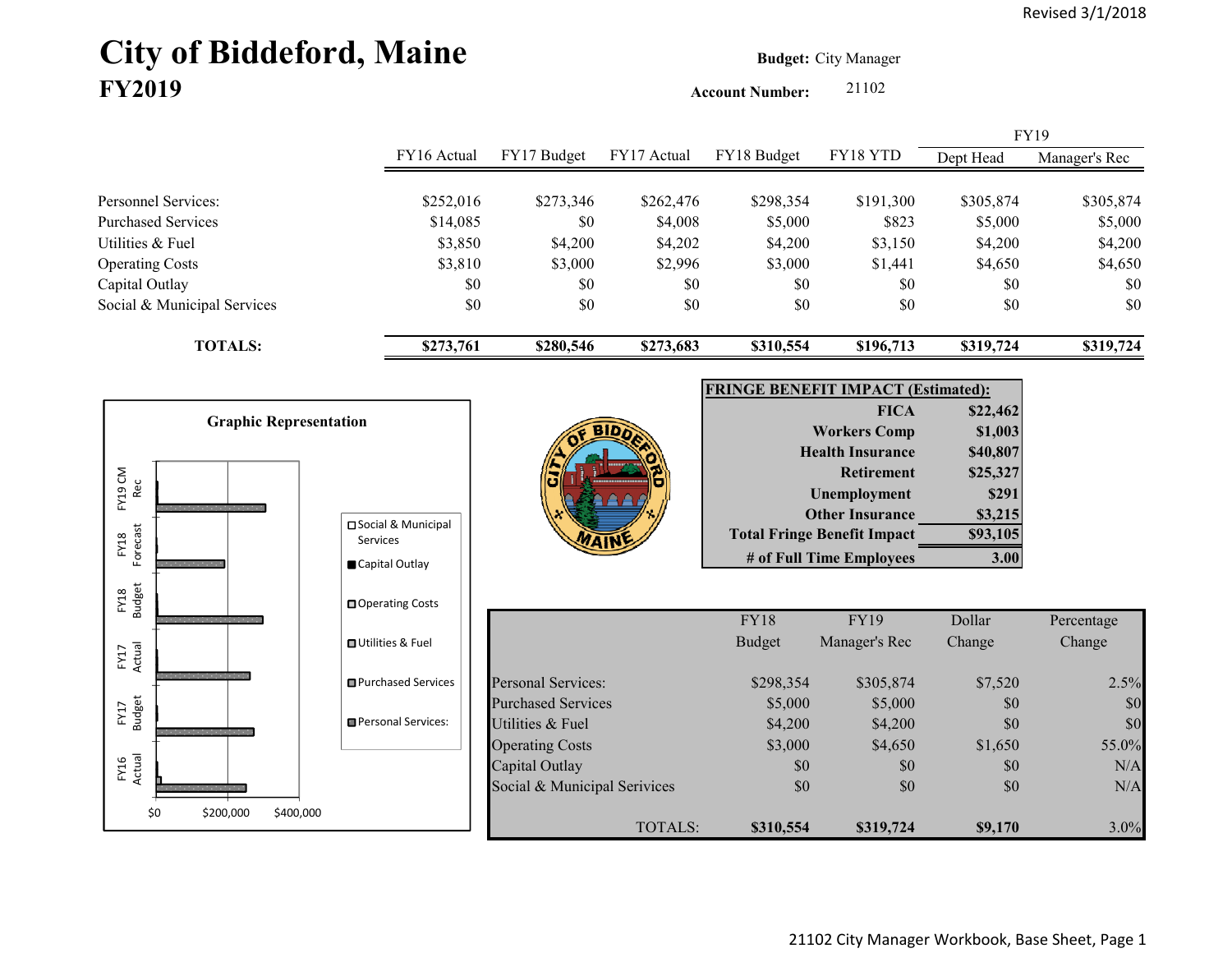#### Personnel Services

| Account                   |                                    | <b>FY16</b> | <b>FY17</b>   | <b>FY17</b> | <b>FY18</b>   | <b>FY18</b>  | FY19      |           |
|---------------------------|------------------------------------|-------------|---------------|-------------|---------------|--------------|-----------|-----------|
| Number                    | Description                        | Actual      | <b>Budget</b> | Actual      | <b>Budget</b> | YTD 02/28/18 | Dept Head | Mgr's Rec |
|                           |                                    |             |               |             |               |              |           |           |
|                           | 60101 Dept Manager Salary Exp      | \$120,720   | \$139,818     | \$136,120   | \$122,680     | \$76,344     | \$125,747 | \$125,747 |
|                           | 60102 Mid Mgmt Hrly Employee Wa    | \$50,970    | \$50,751      | \$48,600    | \$100,627     | \$72,945     | \$102,918 | \$102,918 |
|                           | 60105 F-T Employee Wage Exp        | \$0         | \$0           | \$441       | \$51,784      | \$29,651     | \$54,208  | \$54,208  |
|                           | 60123 Car Allowance Expense        | \$6,027     | \$5,778       | \$5,848     | \$5,730       | \$3,350      | \$5,835   | \$5,835   |
|                           | 60129 Insurance Buyout Pay         | \$0         | \$0           | \$0         | \$1,500       | \$750        | \$1,500   | \$1,500   |
|                           | 60201 FICA/Medicare-ER Share Exp   | \$12,424    | \$15,476      | \$12,879    | \$0           | \$0          | \$0       | \$0       |
|                           | 60202 MPERS-Employer Share Exp     | \$0         | \$0           | \$4,444     | \$0           | \$0          | \$0       | \$0       |
|                           | 60203 457 Plan-Employer Share Exp  | \$15,853    | \$19,470      | \$15,525    | \$0           | \$0          | \$0       | \$0       |
|                           | 60210 HPHC Ins Employer Share Ex   | \$33,195    | \$29,824      | \$26,323    | \$0           | \$0          | \$0       | \$0       |
|                           | 60212 S-T Disability ER Share Exp  | \$53        | \$60          | \$139       | \$0           | \$0          | \$0       | \$0       |
|                           | 60213 L-T Disability ER Share Exp  | \$379       | \$693         | \$295       | \$0           | \$0          | \$0       | \$0       |
|                           | 60217 RHSA Plan ER Share           | \$0         | \$780         | \$1,410     | \$0           | \$0          | \$0       | \$0       |
|                           | 60251 Conferences/Training Expense | \$7,322     | \$2,990       | \$3,677     | \$3,535       | \$2,033      | \$3,700   | \$3,700   |
|                           | 60252 Travel/Mileage Expense       | \$2,099     | \$2,700       | \$459       | \$4,168       | \$3,139      | \$3,663   | \$3,663   |
|                           | 60253 Food/Lodging Expense         | \$1,707     | \$3,855       | \$3,041     | \$7,150       | \$2,901      | \$7,125   | \$7,125   |
|                           | 60256 Dues/Memberships Expense     | \$1,267     | \$1,151       | \$3,276     | \$1,180       | \$187        | \$1,180   | \$1,180   |
| Totals                    |                                    | \$252,016   | \$273,346     | \$262,476   | \$298,354     | \$191,300    | \$305,874 | \$305,874 |
| <b>Purchased Services</b> |                                    |             |               |             |               |              |           |           |
| Account                   |                                    | <b>FY16</b> | <b>FY17</b>   | <b>FY17</b> | <b>FY18</b>   | <b>FY18</b>  |           |           |
| Number                    | Description                        | Actual      | <b>Budget</b> | Actual      | Budget        | YTD 02/28/18 | Dept Head | Mgr's Rec |
|                           | 60306 Other Prof/Consult Srvs Exp  | \$14,085    | \$0           | \$4,008     | \$5,000       | \$823        | \$5,000   | \$5,000   |
| Totals                    |                                    | \$14,085    | \$0           | \$4,008     | \$5,000       | \$823        | \$5,000   | \$5,000   |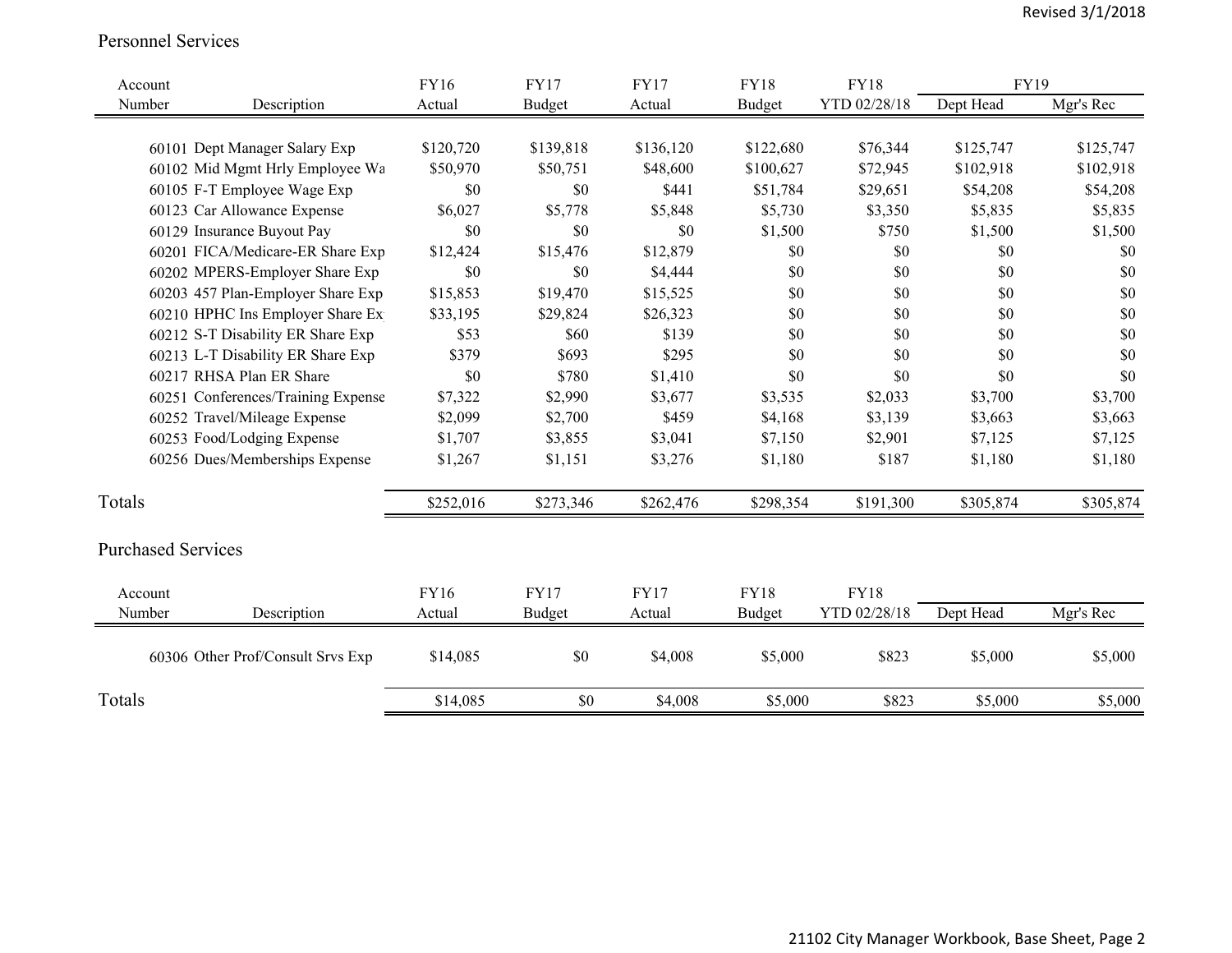#### Utilities & Fuel

| Account<br>Number | Description                       | FY16<br>Actual | FY17<br><b>Budget</b> | <b>FY17</b><br>Actual | <b>FY18</b><br><b>Budget</b> | <b>FY18</b><br>YTD 02/28/18 | Dept Head | Mgr's Rec |
|-------------------|-----------------------------------|----------------|-----------------------|-----------------------|------------------------------|-----------------------------|-----------|-----------|
|                   | 60402 Phone/Celular/Paging Exp    | \$3,850        | \$4,200               | \$4,202               | \$4,200                      | \$3,150                     | \$4,200   | \$4,200   |
| Totals            |                                   | \$3,850        | \$4,200               | \$4,202               | \$4,200                      | \$3,150                     | \$4,200   | \$4,200   |
|                   | <b>Other Operating Costs</b>      |                |                       |                       |                              |                             |           |           |
| Account           |                                   | FY16           | <b>FY17</b>           | <b>FY17</b>           | <b>FY18</b>                  | FY18                        | \$5,000   |           |
| Number            | Description                       | Actual         | <b>Budget</b>         | Actual                | Budget                       | YTD 02/28/18                | Dept Head | Mgr's Rec |
|                   | 60500 Admin/Office Supp/Eqt Non-C | \$3,810        | \$3,000               | \$2,994               | \$3,000                      | \$1,441                     | \$2,900   | \$2,900   |
|                   | 60501 Operating Supp/Eqt Non-Cap  | \$0            | \$0                   | \$2                   | \$0                          | \$0                         | \$1,750   | \$1,750   |
| Totals            |                                   | \$3,810        | \$3,000               | \$2,996               | \$3,000                      | \$1,441                     | \$4,650   | \$4,650   |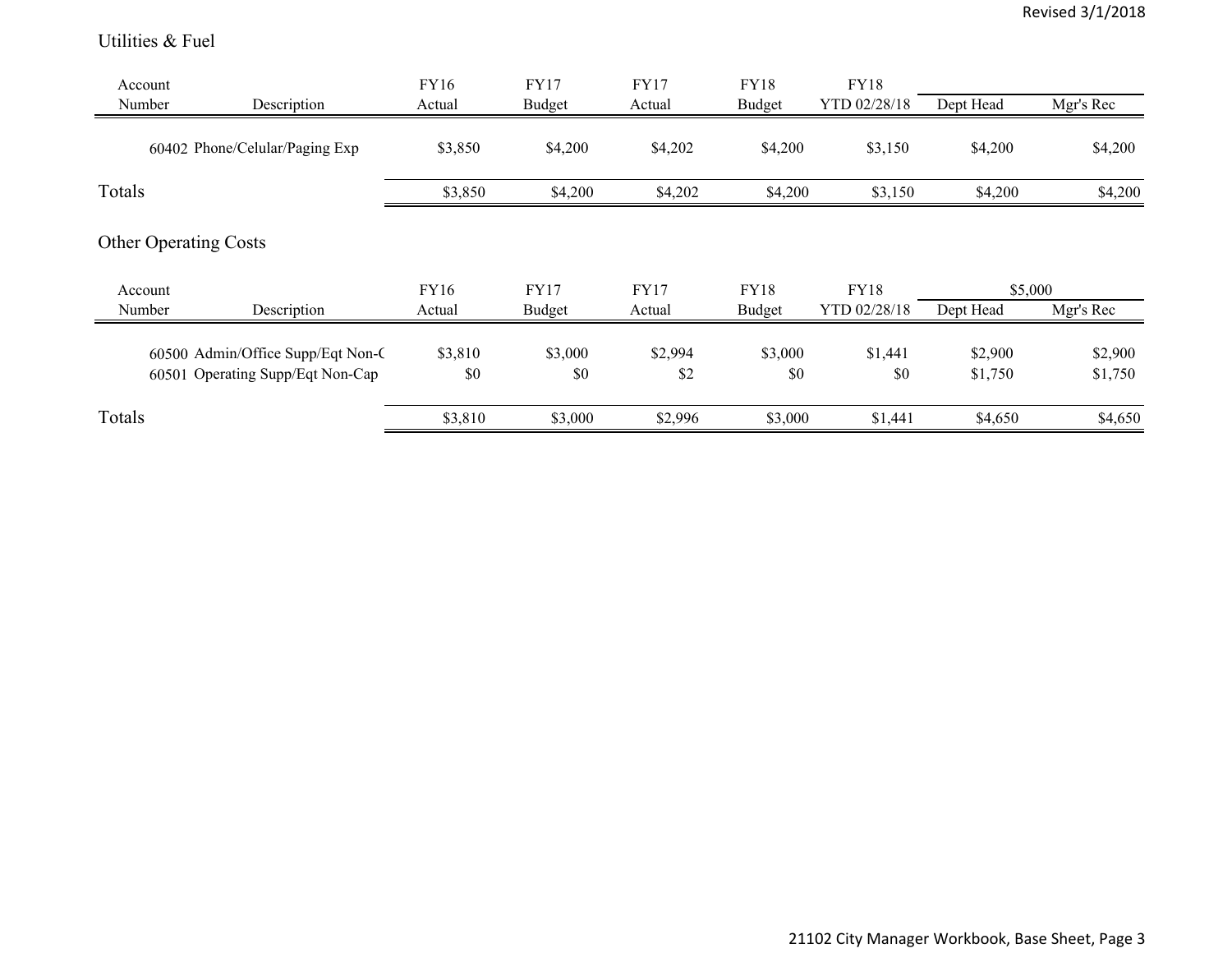#### DEPARTMENT PERSONAL SERVICES BUDGET WORKSHEET Fiscal Year 2019 BUDGET

#### DEPARTMENT:

 21102City Manager

|                                 |       |            | <b>YEAREND</b> |                  |              |                |                  |
|---------------------------------|-------|------------|----------------|------------------|--------------|----------------|------------------|
|                                 |       |            | ANNUALIZED     |                  | CITY MANAGER | <b>COUNCIL</b> |                  |
| <b>CLASSIFICATION</b>           | EMP#  | <b>FTE</b> | <b>TOTAL</b>   | <b>REQUESTED</b> | RECOMMEND.   | APPROP.        | <b>LAST NAME</b> |
| CITY MANAGER                    | 10685 | 1.00       | 125,264.88     | 125,746.67       | 125,746.67   |                | <b>BENNETT</b>   |
| CHIEF OPERATING OFFICER         | 56030 | 1.00       | 102,523.20     | 102,917.52       | 102.917.52   |                | <b>PHINNEY</b>   |
| EXECUTIVE ASSOCIATE             | 10829 | 1.00       | 54,000.00      | 54,207.69        | 54,207.69    |                | <b>NORTON</b>    |
| <b>TOTAL BUDGETED POSITIONS</b> |       | 3.00       | 281,788.08     | 282,871.88       | 282,871.88   |                |                  |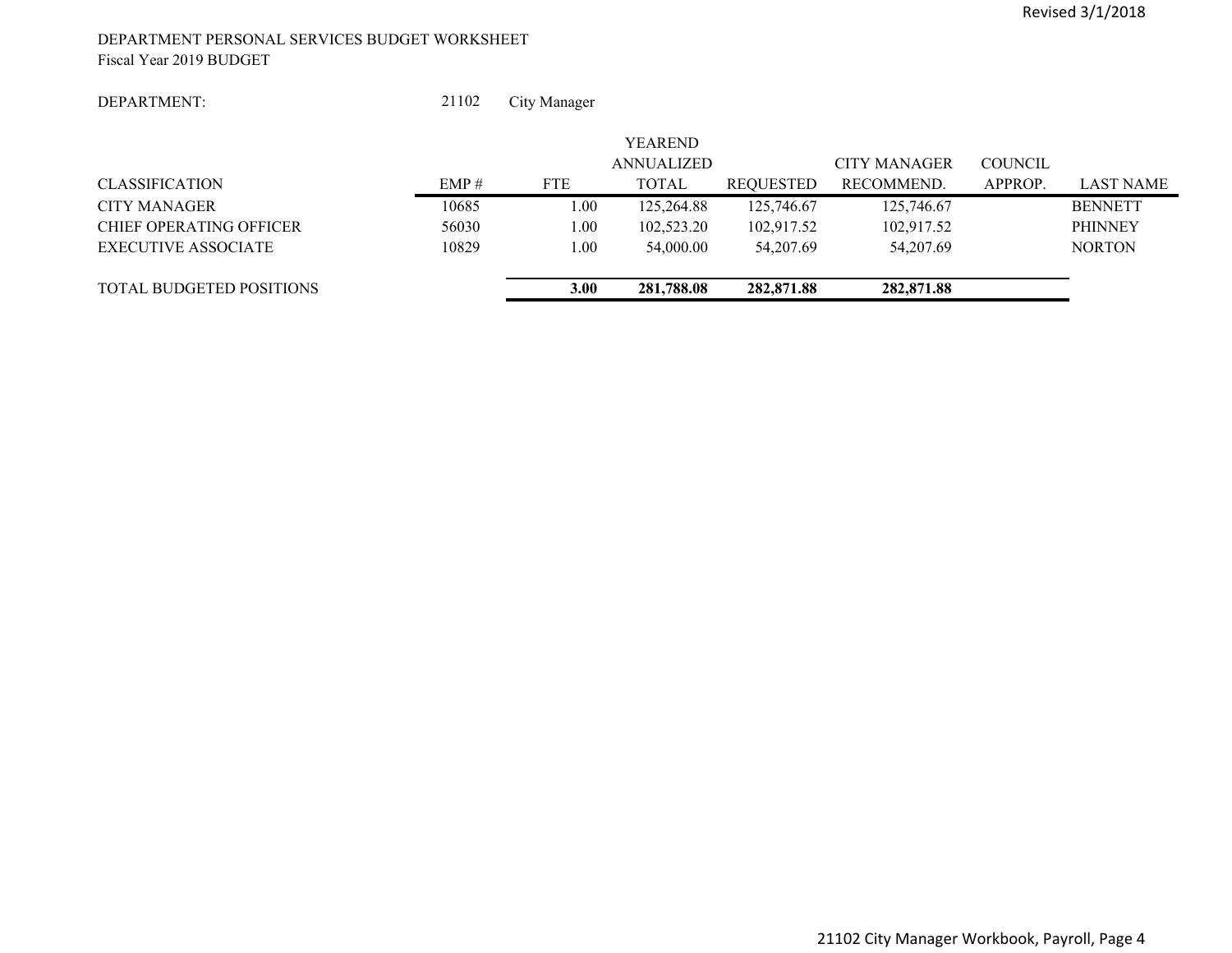

March 1, 2018 **Department:** City Manager

Account Title: Dept Manager Salary Exp

Department Number: 21102 2010 Account Number: 60101

| FY2016       | FY 2017       | FY 2017      | FY 2018       | FY 2018       |
|--------------|---------------|--------------|---------------|---------------|
| Actual       | <b>Budget</b> | Actual       | <b>Budget</b> | Est. Expended |
| \$120,719.98 | \$139,818.00  | \$136,119.72 | \$122,680.00  | \$125,981.67  |

| FY-2019       | Department   | City Mgr       | Council | Increase   |
|---------------|--------------|----------------|---------|------------|
|               | Reauest      | Recommendation | Action  | (Decrease) |
| <b>Budget</b> | \$125,746.67 | \$125,746.67   |         | \$3,066.67 |

**Support for Budget Request:** Provide justification for the budget request using as much detail as possible

 to support it. Examples of acceptable support include unit costs, quantity estimates, price quotes, etc. Requests based solely on a percentage increase above the previous budget will not be accepted. Use additional sheets if necessary.

This line reflects 100% of City Manager Salary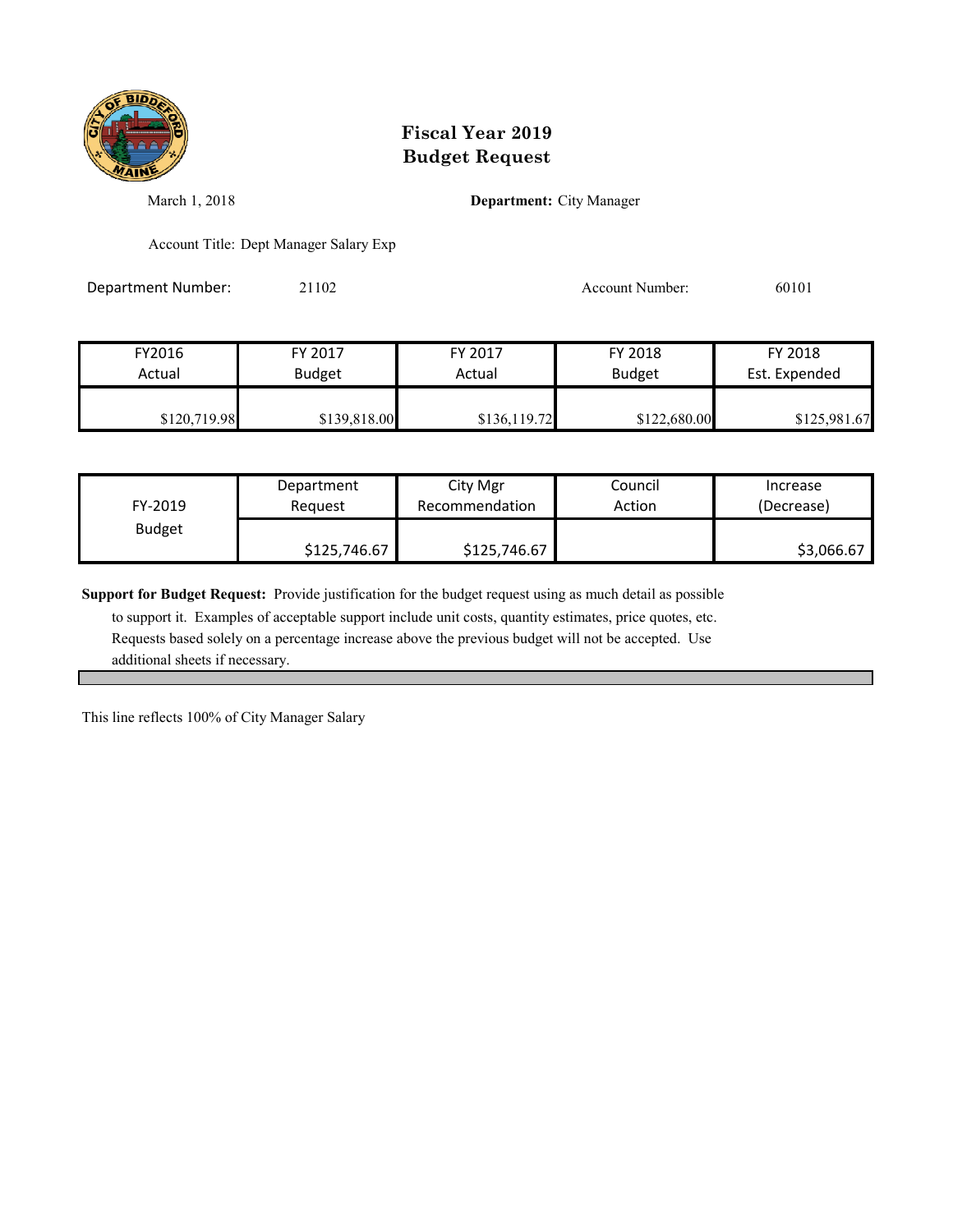

March 1, 2018 **Department:** City Manager

Account Title: Mid Mgmt Hrly Employee Wage Ex

Department Number: 21102 2010 2 Account Number: 60102

| FY2016      | FY 2017       | FY 2017     | FY 2018       | FY 2018       |
|-------------|---------------|-------------|---------------|---------------|
| Actual      | <b>Budget</b> | Actual      | <b>Budget</b> | Est. Expended |
|             |               |             |               |               |
| \$50,970.10 | \$50,751.00   | \$48,599.74 | \$100,627.00  | \$102,917.52  |

| FY-2019       | Department   | City Mgr       | Council | Increase   |
|---------------|--------------|----------------|---------|------------|
|               | Reauest      | Recommendation | Action  | (Decrease) |
| <b>Budget</b> | \$102,917.52 | \$102,917.52   |         | \$2,290.52 |

**Support for Budget Request:** Provide justification for the budget request using as much detail as possible

 to support it. Examples of acceptable support include unit costs, quantity estimates, price quotes, etc. Requests based solely on a percentage increase above the previous budget will not be accepted. Use additional sheets if necessary.

This line reflects 100% of COO Salary. 57% will be charged to other accounts as shown in transfer/revenue to cover direct costs.

 $$102,917.52 \times 57\% =$  \$58,662.99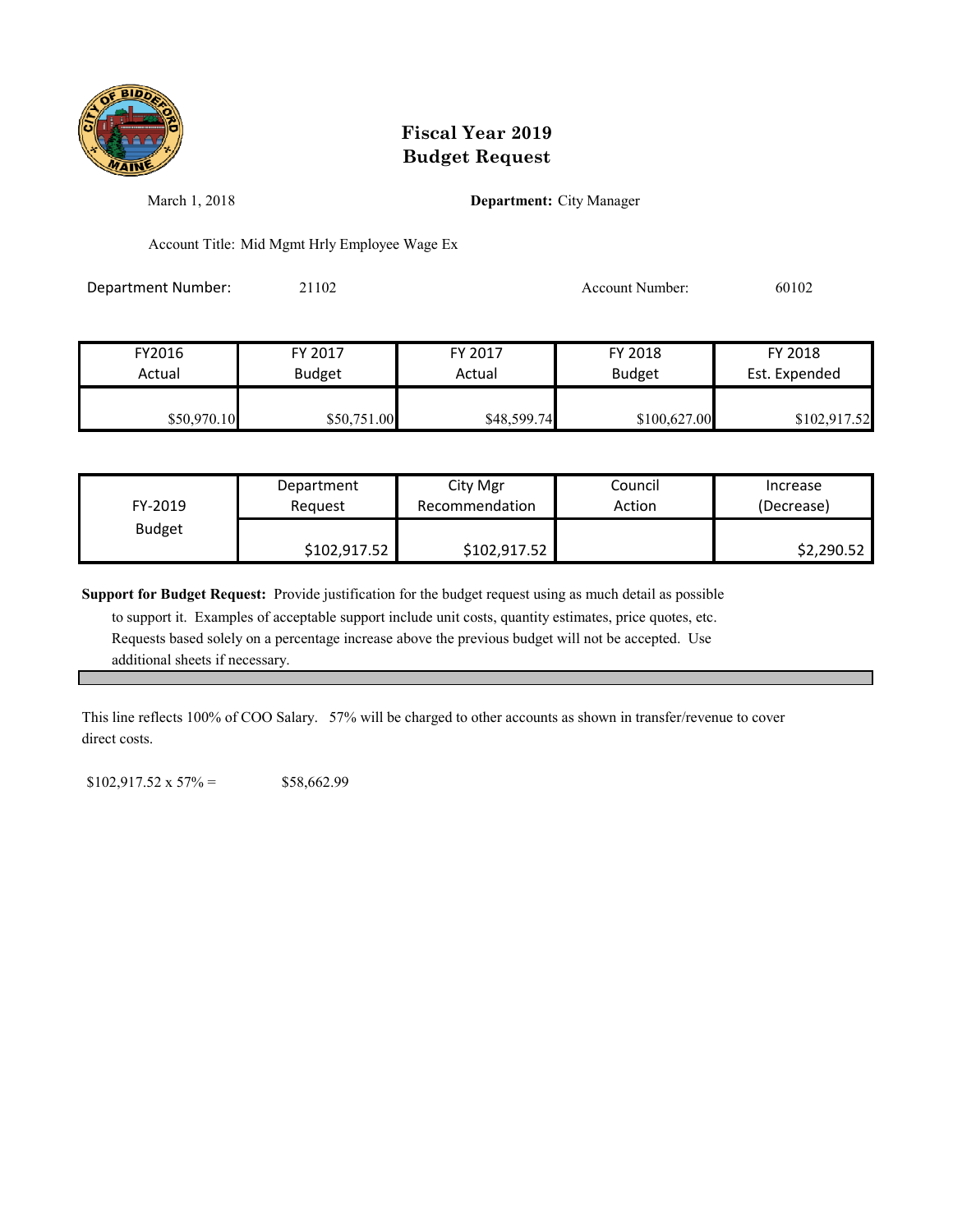

March 1, 2018 **Department:** City Manager

Account Title: F-T Employee Wage Exp

Department Number: 21102 Account Number: 60105

FY2016 FY 2017 FY 2017 FY 2018 FY 2018 Actual Budget **Actual Budget** Actual Budget Est. Expended \$0.00 \$0.00 \$0.00 \$441.00 \$441.00 \$51,784.00 \$49,799.64

| FY-2019       | Department  | City Mgr       | Council | Increase   |
|---------------|-------------|----------------|---------|------------|
|               | Reguest     | Recommendation | Action  | (Decrease) |
| <b>Budget</b> | \$54,207.69 | \$54,207.69    |         | \$2,423.69 |

**Support for Budget Request:** Provide justification for the budget request using as much detail as possible

 to support it. Examples of acceptable support include unit costs, quantity estimates, price quotes, etc. Requests based solely on a percentage increase above the previous budget will not be accepted. Use additional sheets if necessary.

Line reflects 100% of current full-time executive associate annual wage.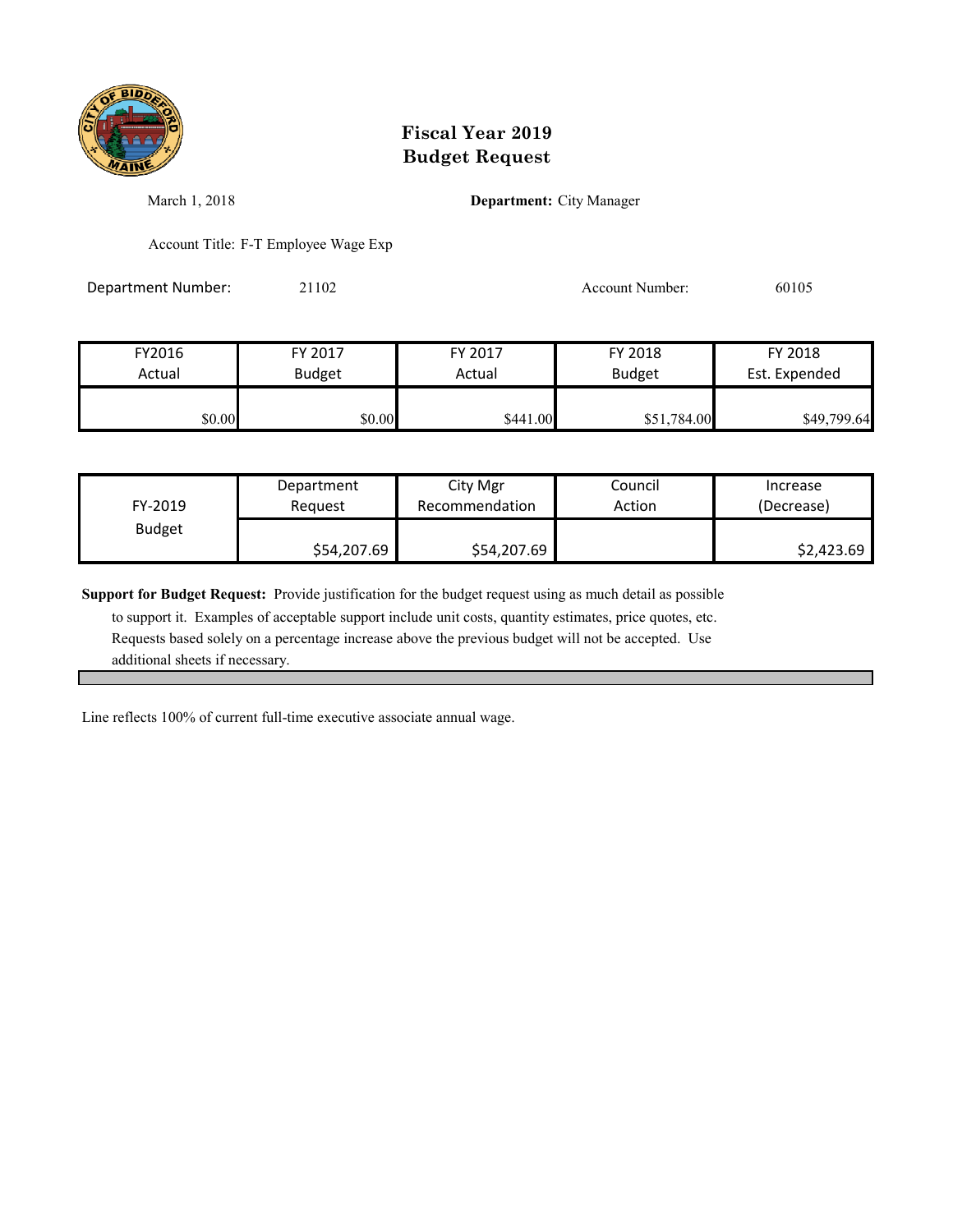

March 1, 2018 **Department:** City Manager

Account Title: Car Allowance Expense

Department Number: 21102 Account Number: 60123

| FY2016     | FY 2017       | FY 2017    | FY 2018       | FY 2018       |
|------------|---------------|------------|---------------|---------------|
| Actual     | <b>Budget</b> | Actual     | <b>Budget</b> | Est. Expended |
| \$6,027.43 | \$5,778.00    | \$5,847.84 | \$5,730.00    | \$5,800.00    |

| FY-2019       | Department | City Mgr       | Council | Increase   |
|---------------|------------|----------------|---------|------------|
|               | Reauest    | Recommendation | Action  | (Decrease) |
| <b>Budget</b> | 5,834.88   | \$5,834.88     |         | \$104.88   |

**Support for Budget Request:** Provide justification for the budget request using as much detail as possible

 to support it. Examples of acceptable support include unit costs, quantity estimates, price quotes, etc. Requests based solely on a percentage increase above the previous budget will not be accepted. Use additional sheets if necessary.

City Manager car allowance as per employment agreement. Base of \$500 monthly adjusted current IRS rate

| Current Rate: \$                           | 486.24 |            |          |
|--------------------------------------------|--------|------------|----------|
| Desc.                                      | Unit   | Unit Price | Subtotal |
| Car Allowance (Base \$500 adj to \$486.24) | 12 \$  | 486.24 \$  | 5,834.88 |

IRS rate changed on 1.1.18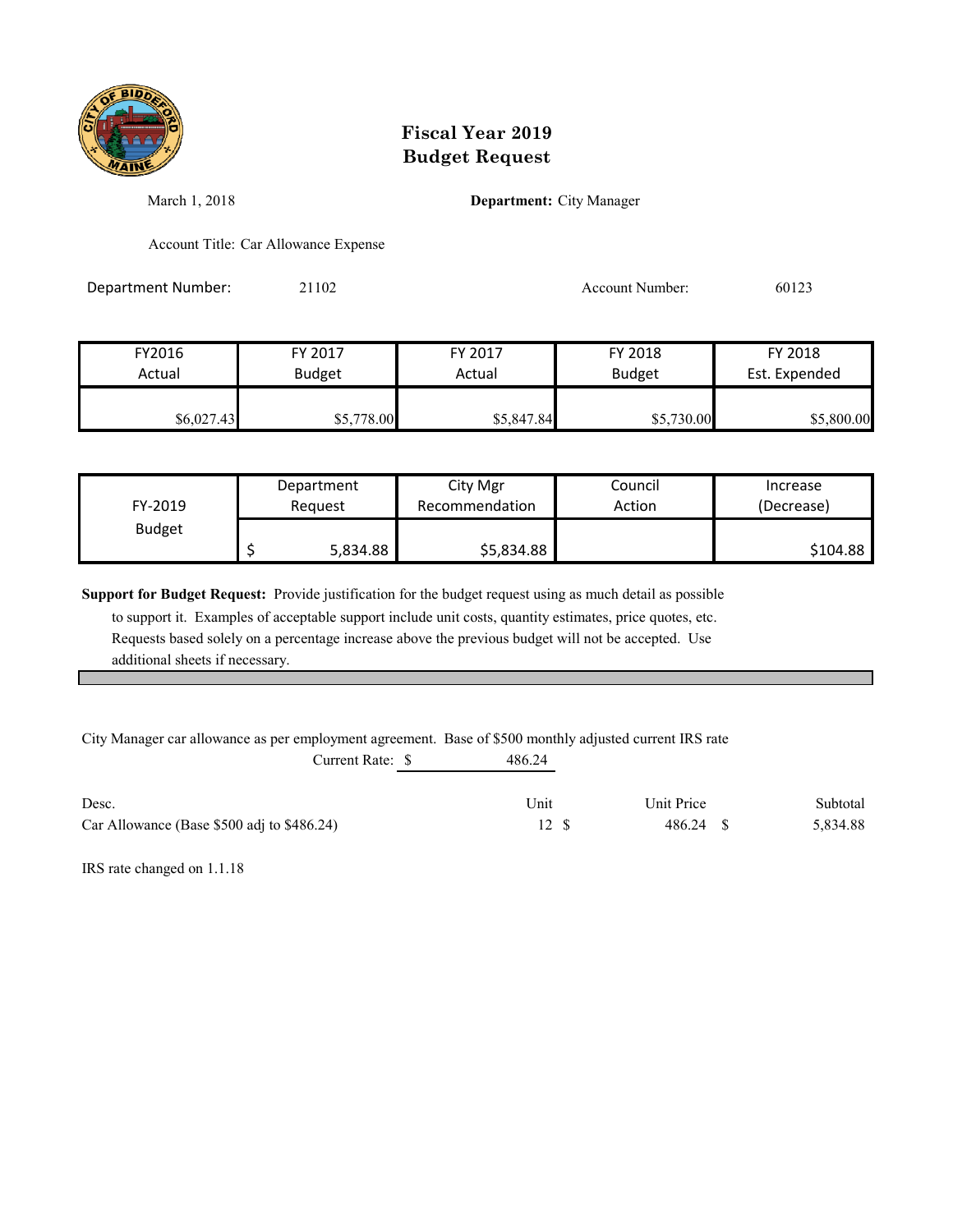

March 1, 2018 **Department:** City Manager

Account Title: Conferences/Training Expense

Department Number: 21102 Account Number: 60251

| FY2016     | FY 2017       | FY 2017    | FY 2018       | FY 2018       |
|------------|---------------|------------|---------------|---------------|
| Actual     | <b>Budget</b> | Actual     | <b>Budget</b> | Est. Expended |
|            |               |            |               |               |
| \$7,321.92 | \$2,990.00    | \$3,677.02 | \$3,535.00    | \$3,200.00    |

| FY-2019       | Department | City Mgr       | Council | Increase   |
|---------------|------------|----------------|---------|------------|
|               | Request    | Recommendation | Action  | (Decrease) |
| <b>Budget</b> | \$3,700.00 | \$3,700.00     |         | \$165.00   |

**Support for Budget Request:** Provide justification for the budget request using as much detail as possible

 to support it. Examples of acceptable support include unit costs, quantity estimates, price quotes, etc. Requests based solely on a percentage increase above the previous budget will not be accepted. Use additional sheets if necessary.

| <b>Description</b>                           | Units | <b>Unit Price</b> | Subtotal   |
|----------------------------------------------|-------|-------------------|------------|
| <b>Transform Local Government Conference</b> |       | \$575.00          | \$1,150.00 |
| Big Ideas Conference                         | 2     | \$435.00          | \$870.00   |
| <b>ICMA Conferences City Mgr Only</b>        |       | \$860.00          | \$860.00   |
| <b>ICMA</b> Regional Mtg                     |       | \$225.00          | \$225.00   |
| <b>MTCMA</b> Institute                       |       | \$237.00          | \$237.00   |
| MTCMA Interchange                            |       | \$50.00           | \$50.00    |
| MMA Conference City MGR ONLY                 |       | \$65.00           | \$65.00    |
| Biddeford-Saco Chamber                       |       | \$20.00           | \$20.00    |
| Other Misc                                   |       | \$250.00          | \$250.00   |
|                                              |       |                   | \$3,727.00 |

Attendance at ICMA Regional this year was paid for by MTCMA as CM was asked to represent Maine; hence lower expenditure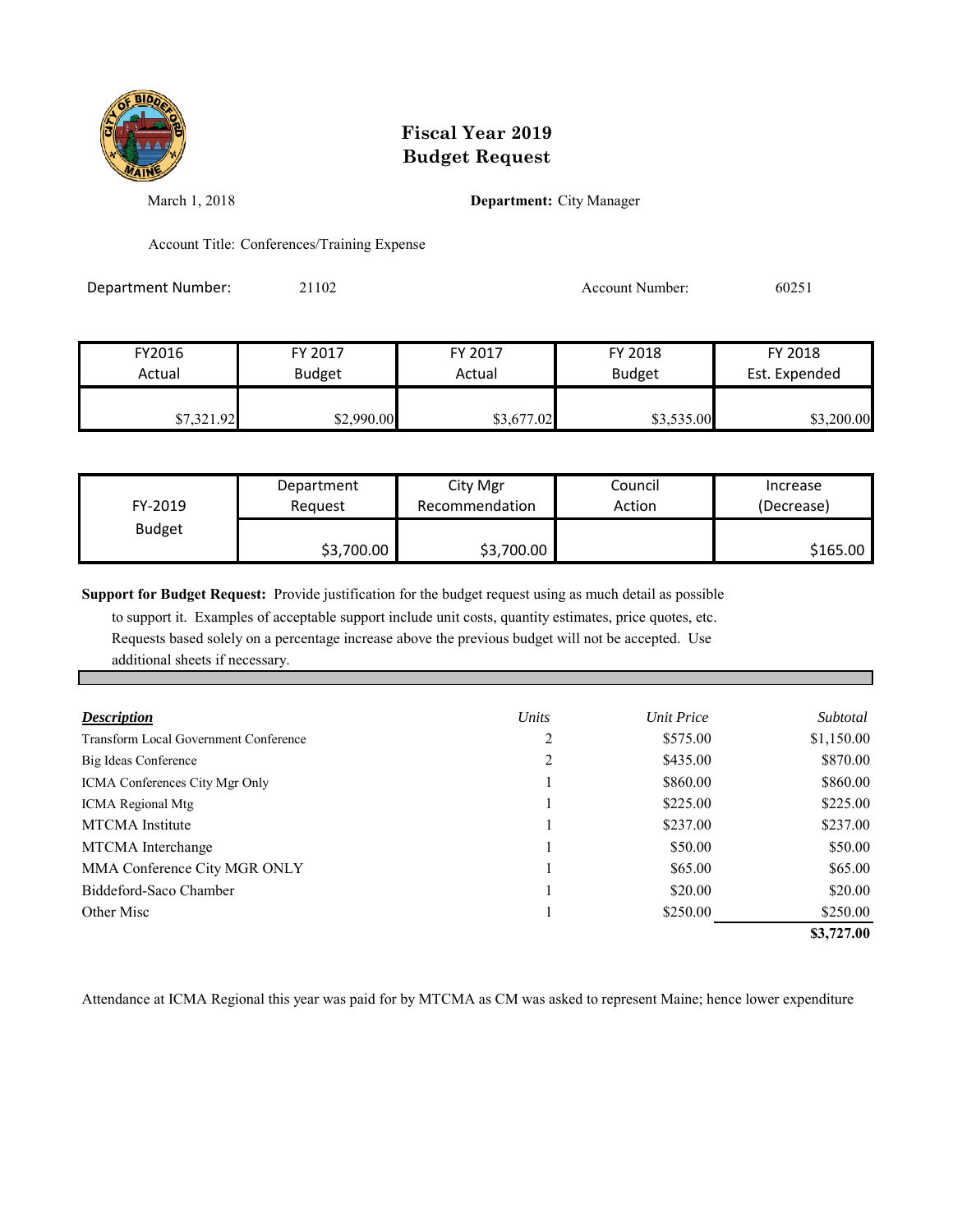

March 1, 2018 **Department:** City Manager

Account Title: Travel/Mileage Expense

Department Number: 21102 2003 2004 Account Number: 60252

| FY2016     | FY 2017       | FY 2017  | FY 2018       | FY 2018       |
|------------|---------------|----------|---------------|---------------|
| Actual     | <b>Budget</b> | Actual   | <b>Budget</b> | Est. Expended |
| \$2,098.95 | \$2,700.00    | \$459.29 | \$4,168.00    | \$3,750.00    |

| FY-2019       | Department | City Mgr       | Council | Increase    |
|---------------|------------|----------------|---------|-------------|
|               | Reauest    | Recommendation | Action  | (Decrease)  |
| <b>Budget</b> | \$3,662.50 | \$3,662.50     |         | ( \$505.50) |

**Support for Budget Request:** Provide justification for the budget request using as much detail as possible

 to support it. Examples of acceptable support include unit costs, quantity estimates, price quotes, etc. Requests based solely on a percentage increase above the previous budget will not be accepted. Use additional sheets if necessary.

| <b>Description</b>                              | Units | <b>Unit Price</b> | <b>Subtotal</b> |
|-------------------------------------------------|-------|-------------------|-----------------|
| Transform Local Government Conference (airfare) | 2     | \$600.00          | \$1,200.00      |
| Big Ideas Conference (airfare)                  | 2     | \$655.00          | \$1,310.00      |
| ICMA Conferences City Mgr Only (airfare)        |       | \$350.00          | \$350.00        |
| ICMA Regional Mtg (airfare)                     |       | \$400.00          | \$400.00        |
| <b>MTCMA</b> Institute                          |       | \$0.00            | \$0.00          |
| MTCMA Interchange                               |       | \$0.00            | \$0.00          |
| <b>MMA Conference City MGR ONLY</b>             |       | \$0.00            | \$0.00          |
| Maine Svc Coalition                             |       | \$0.00            | \$0.00          |
| Other Misc/tolls                                |       | \$130.00          | \$130.00        |
| Mileage COO                                     | 500   | \$0.545           | \$272.50        |
|                                                 |       |                   | \$3,662.50      |

ICMA Conference on east coast which will reduce airfare costs for FY19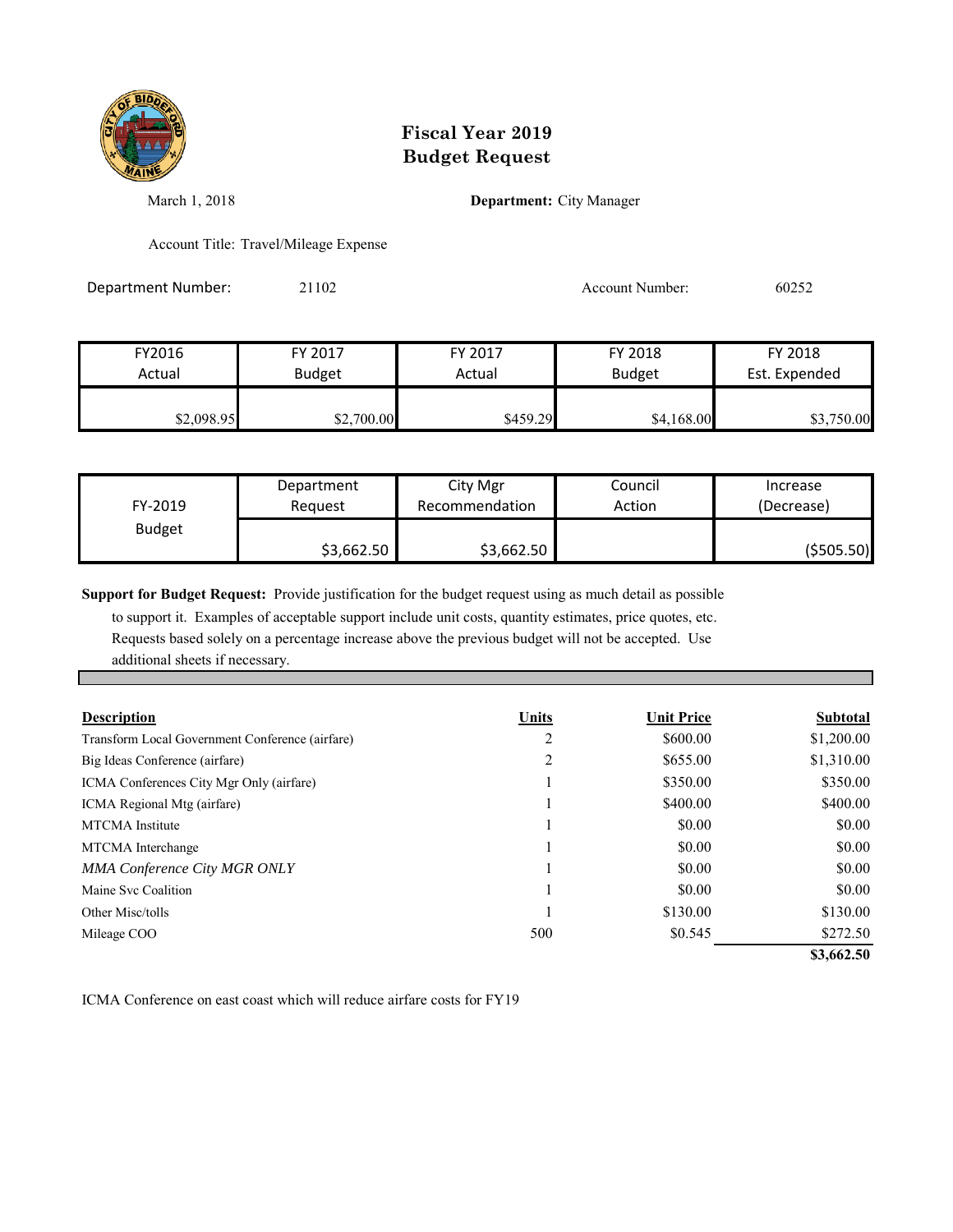

March 1, 2018 **Department:** City Manager

Account Title: Food/Lodging Expense

Department Number: 21102 Account Number: 60253

| FY2016     | FY 2017       | FY 2017    | FY 2018       | FY 2018       |
|------------|---------------|------------|---------------|---------------|
| Actual     | <b>Budget</b> | Actual     | <b>Budget</b> | Est. Expended |
| \$1,707.28 | \$3,855.00    | \$3,040.74 | \$7,150.00    | \$6,500.00    |

| FY-2019       | Department | City Mgr       | Council | Increase   |
|---------------|------------|----------------|---------|------------|
|               | Reauest    | Recommendation | Action  | (Decrease) |
| <b>Budget</b> | \$7,125.00 | \$7,125.00     |         | (\$25.00)  |

**Support for Budget Request:** Provide justification for the budget request using as much detail as possible

 to support it. Examples of acceptable support include unit costs, quantity estimates, price quotes, etc. Requests based solely on a percentage increase above the previous budget will not be accepted. Use additional sheets if necessary.

| <b>Description</b>          | Units | Food       | <b>Lodging</b> | Subtotal   |
|-----------------------------|-------|------------|----------------|------------|
| TLG Conf                    | 2     | \$400.00   | \$800.00       | \$2,400.00 |
| Big Ideas Conf              | 2     | \$200.00   | \$325.00       | \$1,050.00 |
| <b>ICMA Confs CMgr Only</b> |       | \$450.00   | \$1,000.00     | \$1,450.00 |
| <b>ICMA</b> Regional Mtg    |       | \$225.00   | \$400.00       | \$625.00   |
| <b>MTCMA</b> Institute      |       | \$125.00   | \$400.00       | \$525.00   |
| MTCMA Interchange           |       | \$50.00    | \$150.00       | \$200.00   |
| MMA Conf CMgr Only          |       | \$0.00     | \$0.00         | \$0.00     |
| Other Misc                  |       | \$100.00   | \$125.00       | \$225.00   |
| Misc. other meals           |       | \$500.00   | \$150.00       | \$650.00   |
|                             |       | \$2,050.00 | \$3,350.00     | \$7,125.00 |

CM is on MMA Ex Board; cost of MMA Conf attendance paid by MMA \*ICMA Regional Mtg cost paid by MTCMA in FY18 only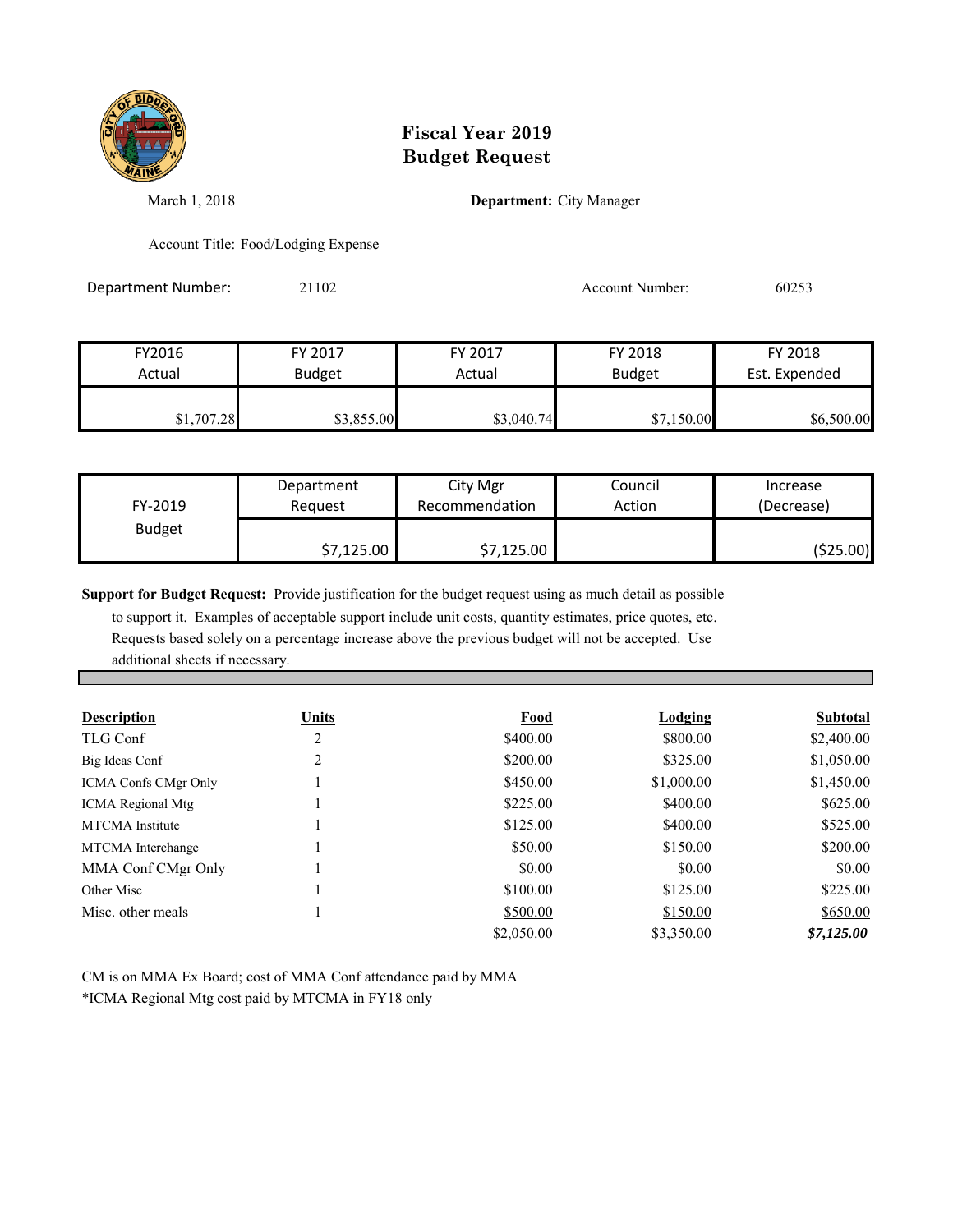

March 1, 2018 **Department:** City Manager

Account Title: Dues/Memberships Expense

| Department Number: | 21102         |            | <b>Account Number:</b> | 60256         |      |
|--------------------|---------------|------------|------------------------|---------------|------|
|                    |               |            |                        |               |      |
| FY2016             | FY 2017       | FY 2017    | FY 2018                | FY 2018       |      |
| Actual             | <b>Budget</b> | Actual     | <b>Budget</b>          | Est. Expended |      |
| \$1,266.66         | \$1,151.00    | \$3,276.44 | \$1,180.00             | \$1,180.00    | 100% |

| FY-2019       | Department | City Mgr       | Council | Increase   |
|---------------|------------|----------------|---------|------------|
|               | Reauest    | Recommendation | Action  | (Decrease) |
| <b>Budget</b> | \$1,180.00 | \$1,180.00     |         | \$0.00     |

**Support for Budget Request:** Provide justification for the budget request using as much detail as possible

 to support it. Examples of acceptable support include unit costs, quantity estimates, price quotes, etc. Requests based solely on a percentage increase above the previous budget will not be accepted. Use additional sheets if necessary.

|              | Unit | Unit Price | Subtotal   |
|--------------|------|------------|------------|
| <b>ICMA</b>  |      | \$985.00   | \$985.00   |
| <b>MTCMA</b> |      | \$195.00   | \$195.00   |
|              |      |            | \$1,180.00 |

ICMA - International City/County Management Association MTCMA - Maine Town and City Managers Association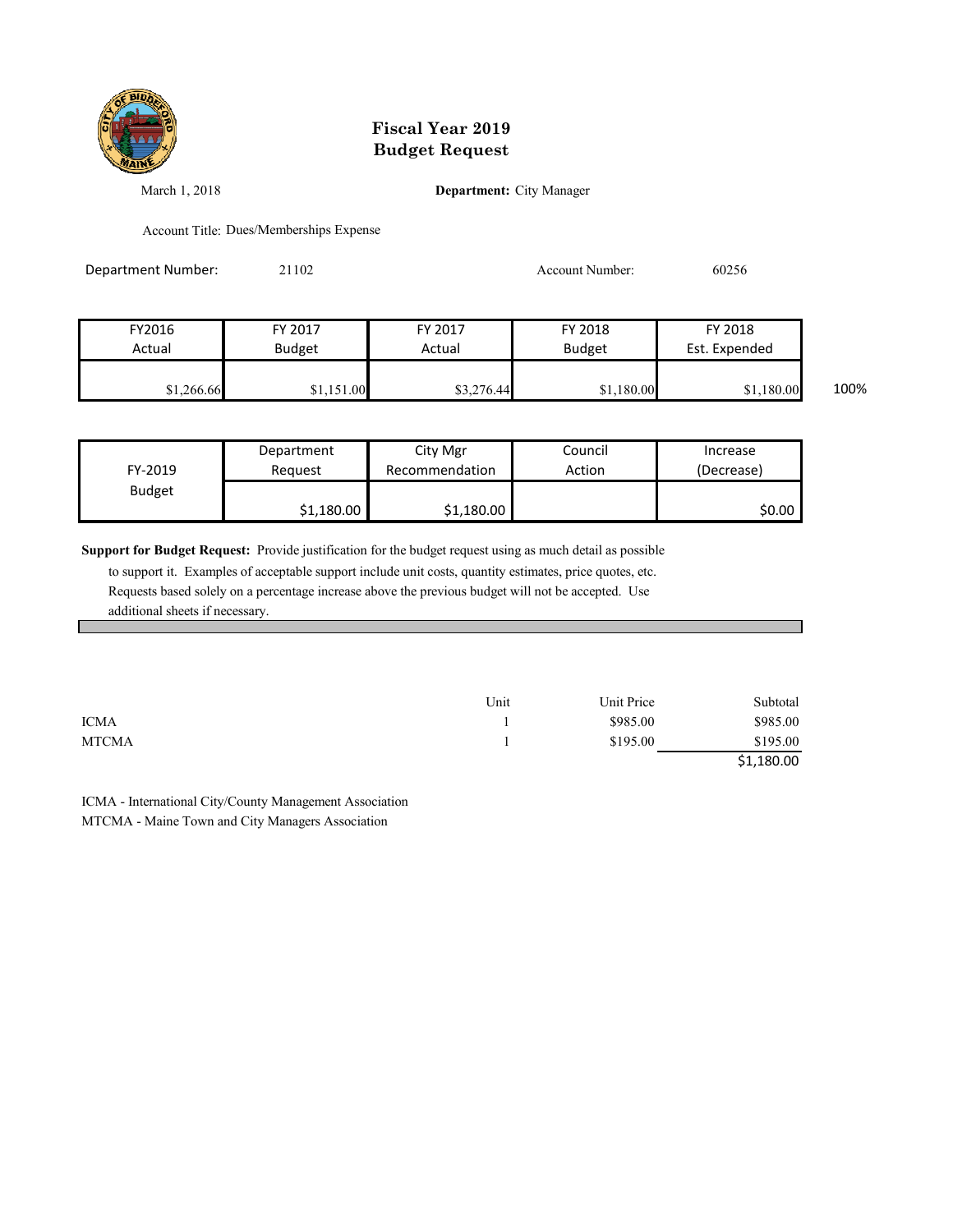

March 1, 2018 **Department:** City Manager

Account Title: Other Prof/Consult Srvs Exp

Department Number: 21102 2006 2006 Account Number: 60306

| FY2016      | FY 2017       | FY 2017    | FY 2018       | FY 2018       |
|-------------|---------------|------------|---------------|---------------|
| Actual      | <b>Budget</b> | Actual     | <b>Budget</b> | Est. Expended |
|             |               |            |               |               |
| \$14,085.38 | \$0.00        | \$4,008.20 | \$5,000.00    | \$1,412.00    |

| FY-2019       | Department | City Mgr       | Council | Increase   |
|---------------|------------|----------------|---------|------------|
|               | Reauest    | Recommendation | Action  | (Decrease) |
| <b>Budget</b> | \$5,000.00 | \$5,000.00     |         | \$0.00     |

**Support for Budget Request:** Provide justification for the budget request using as much detail as possible

 to support it. Examples of acceptable support include unit costs, quantity estimates, price quotes, etc. Requests based solely on a percentage increase above the previous budget will not be accepted. Use additional sheets if necessary.

| Misc outside consultants and experts during the year |      |            |            |
|------------------------------------------------------|------|------------|------------|
| Description                                          | Unit | Unit Price | Subtotal   |
| Misc. Contingency                                    |      | \$5,000.00 | \$5,000.00 |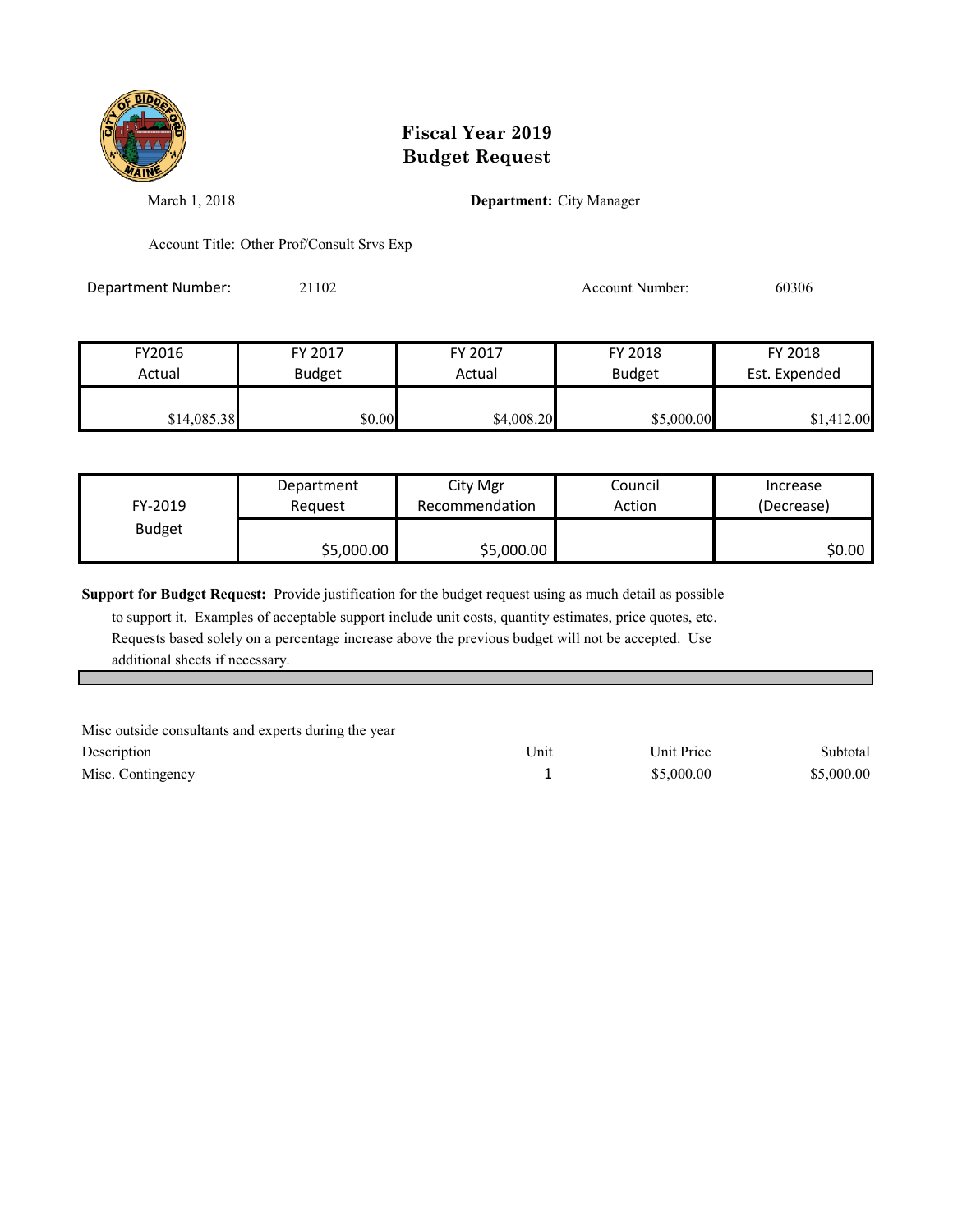

March 1, 2018 **Department:** City Manager

Account Title: Phone/Celular/Paging Exp

Department Number: 21102 2010 2010 Account Number: 60402

| FY2016     | FY 2017       | FY 2017    | FY 2018       | FY 2018       |
|------------|---------------|------------|---------------|---------------|
| Actual     | <b>Budget</b> | Actual     | <b>Budget</b> | Est. Expended |
| \$3,850.00 | \$4,200.00    | \$4,201.95 | \$4,200.00    | \$4,550.00    |

| FY-2019       | Department | City Mgr       | Council | Increase   |
|---------------|------------|----------------|---------|------------|
|               | Reauest    | Recommendation | Action  | (Decrease) |
| <b>Budget</b> | \$4,200.00 | \$4,200.00     |         | \$0.00     |

**Support for Budget Request:** Provide justification for the budget request using as much detail as possible

 to support it. Examples of acceptable support include unit costs, quantity estimates, price quotes, etc. Requests based solely on a percentage increase above the previous budget will not be accepted. Use additional sheets if necessary.

#### **Description:**

City Manager stipend for smartphone & home internet as per Employment Agreement

| <b>Description:</b> | Unit (Mo) | Unit Rate | Subtotal   |
|---------------------|-----------|-----------|------------|
| Internet Stipend    |           | \$350.00  | \$4,200.00 |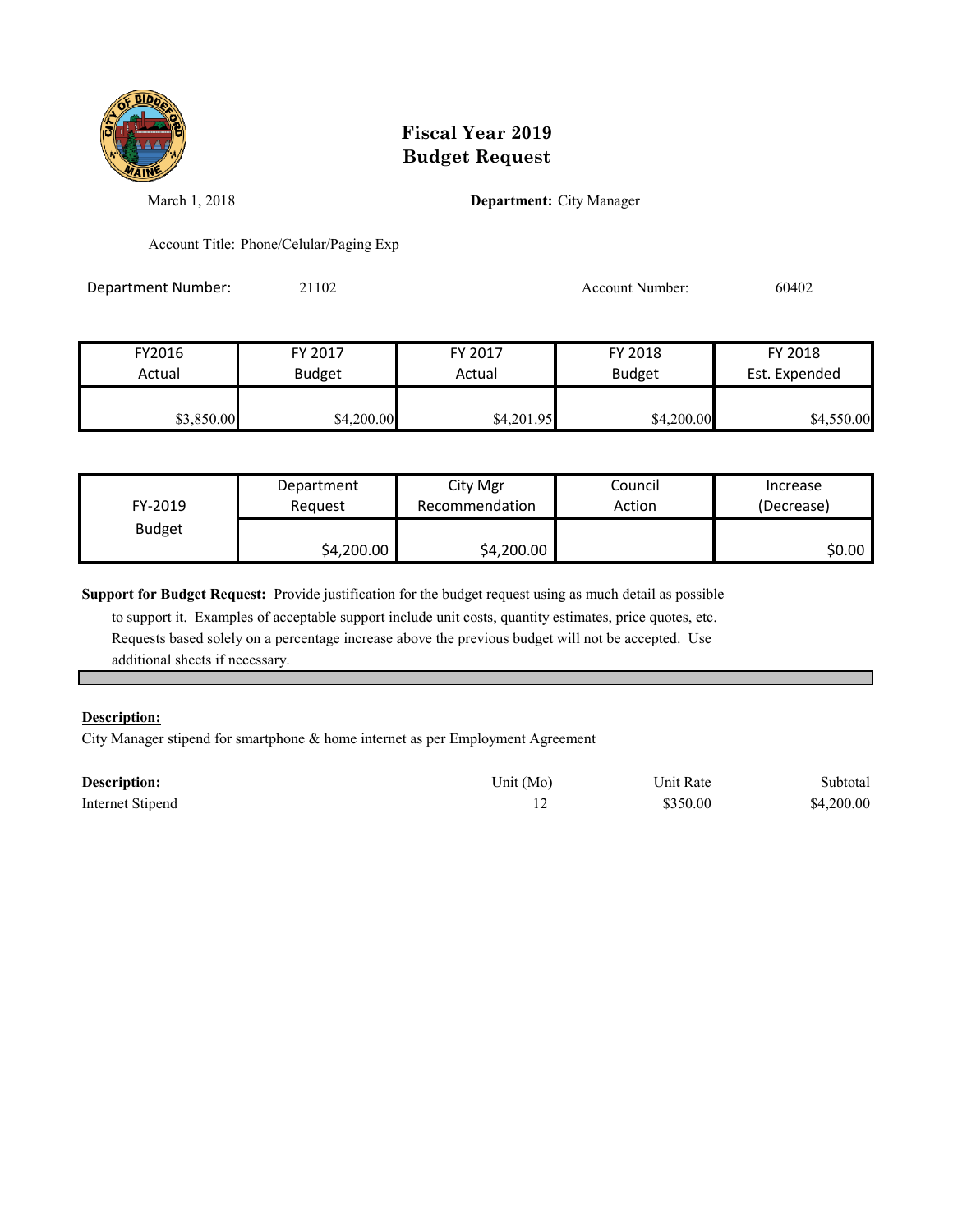

March 1, 2018 **Department:** City Manager

Account Title: Admin/Office Supp/Eqt Non-Cap

Department Number: 21102 2010 2010 Account Number: 60500

| FY2016     | FY 2017       | FY 2017    | FY 2018       | FY 2018       |
|------------|---------------|------------|---------------|---------------|
| Actual     | <b>Budget</b> | Actual     | <b>Budget</b> | Est. Expended |
| \$3,809.63 | \$3,000.00    | \$2,994.24 | \$3,000.00    | \$2,610.00    |

| FY-2019       | Department | City Mgr       | Council | Increase   |
|---------------|------------|----------------|---------|------------|
|               | Reauest    | Recommendation | Action  | (Decrease) |
| <b>Budget</b> | 2,900.00   | \$2,900.00     |         | (\$100.00) |

**Support for Budget Request:** Provide justification for the budget request using as much detail as possible

 to support it. Examples of acceptable support include unit costs, quantity estimates, price quotes, etc. Requests based solely on a percentage increase above the previous budget will not be accepted. Use additional sheets if necessary.

| Description                                         | Units   | Unit Price | Subtotal     |
|-----------------------------------------------------|---------|------------|--------------|
| Coffee $\&$ coffee supply monthly orders (WB Mason) | 12      | \$90.00    | \$1,080.00   |
| Note pads as needed (WB Mason)                      | 6       | \$30.00    | \$180.00     |
| Folders as needed (WB Mason)                        | 6       | \$36.00    | \$216.00     |
| (WB Mason)<br>Pens/pencils as needed                | 6       | \$12.00    | \$72.00      |
| (WB Mason)<br>Paper (box every 45 days)             | 12      | \$45.00    | \$540.00     |
| Water monthly delivery (Ready Refresh)              | 12      | \$90.00    | \$1,080.00   |
| Newspaper Subscription                              | 2       | \$125.00   | \$250.00     |
| Misc & Paper goods                                  | 12      | \$20.00    | \$240.00     |
| Other Misc                                          |         | \$350.00   | \$350.00     |
|                                                     |         |            | \$4,008.00   |
|                                                     | Revenue |            | $-$1,080.00$ |
|                                                     |         |            | \$2,928.00   |

The Coffee & coffee supply line will be offset by the money collected (pay per cup) for coffee. Est. \$850 total revenue toward this line.